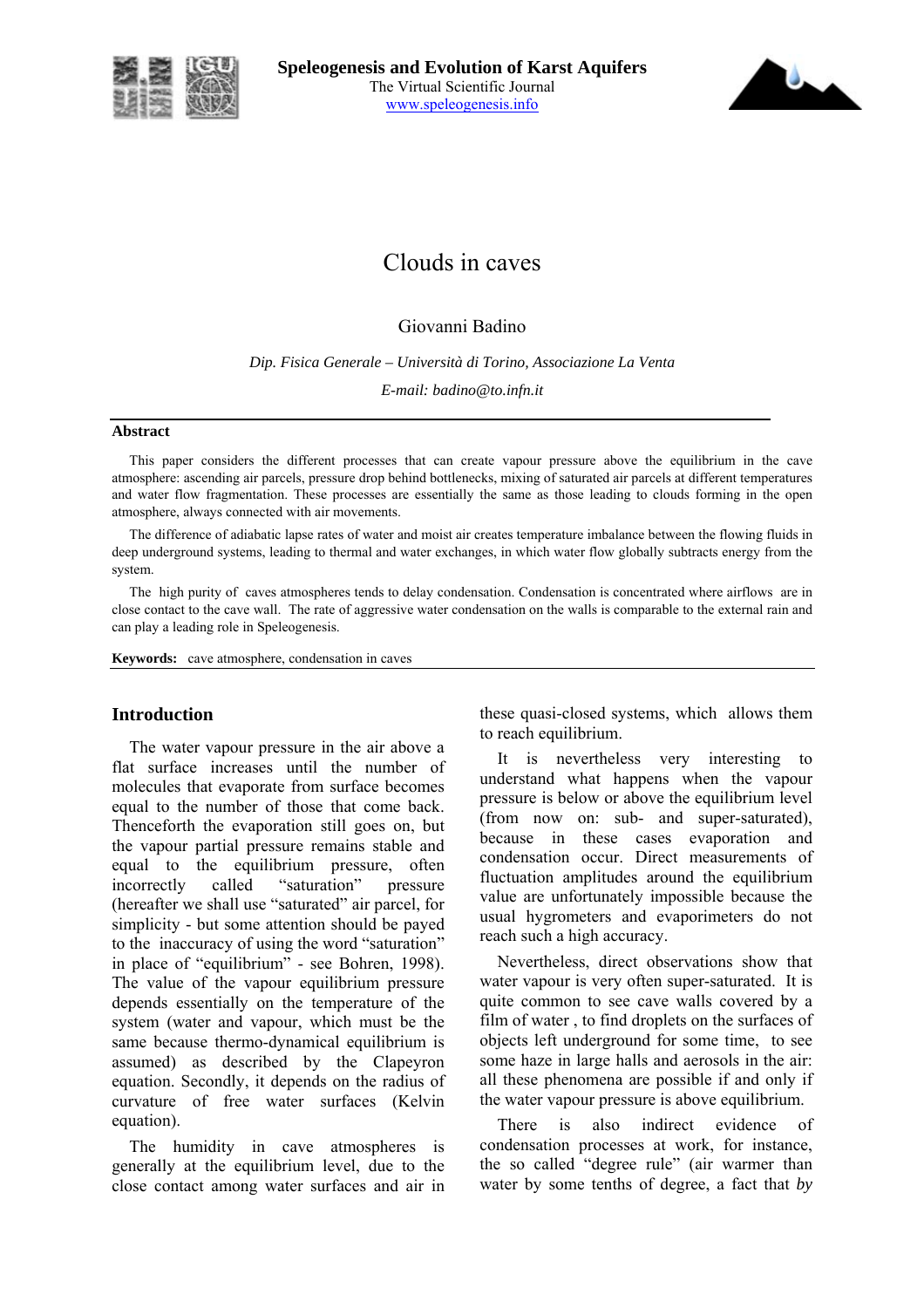*itself* would break not less than the Second Principle...); the uniform rock surface dissolution, that extracts insoluble components from the rock (a corrosion obviously due to condensation in vadose conditions); other phenomena that can only result by moist air transformation.

The speleogenetic role of condensationevaporation processes has been hypothesized since a long time. Trombe (1952) assumed that condensation processes on cave walls were driven by the thermal imbalances between air and water (the "degree rule" of Trombe, 1952). On the contrary, in my opinion the imbalance is coming from condensation, but that does not matter. What appears evident is that complex transformations take place among moist air and its constraints (the walls), so clearly that cavers often judge caves to be "active" or "fossil" depending upon the perception of water films on the walls.

The main aim of this work is to emphasize that super-saturation, and as a consequence condensation on walls, thermal disequilibria and so on are due to *air movements*, exactly as what happens in the outside atmosphere and with essentially the same processes.

In absence of motion, the system tends quickly to equilibrium (constant temperature and vapour pressure) where thermal and vapour exchanges cease.

The condensed water can have an important speleogenetic role because it is in equilibrium with local carbon dioxide and it is completely unsaturated for what regards salts.

In fact, these transformations are energetically fed by the air flux. It will be shown here (as already noted in Badino, 1995) that water *subtracts* energy from the mountain: when caves are excavated by condensation corrosion, the water acts as the chisel, but the hammer is the airflow.

It is important to note that these condensation processes in deep karst are not responsible for the net flux at the springs, which is in general very small (Dubliansky, 2000). In fact, estimations of water vapour density and average air flux through the deep karsts (maxima of 10  $m<sup>3</sup>$  s<sup>-1</sup> km<sup>-2</sup>) give very small net amounts, which can be significant only for air fluxes through big stone chokes (Badino, 2004). Here we do not deal with the *net* condensation flux into a

mountain, but with the condensationevaporation fluxes due to inner cycles driven by air movements.

It is now useful to estimate the speleogenetic capability of water flowing inside a cave, in order to compare it with the following estimations of water condensation. The annual precipitation level in the Alps is of the order of  $1000$  mm, which corresponds to about 30 mg s<sup>-1</sup> m<sup>-2</sup>. Only a part of this infiltrates underground and becomes quickly enriched with carbon dioxide from the soil and with carbonate salt from contact with the rock, with complex kinetics (Dreybrodt, 2000). Therefore, the residual dissolving capability of water at depth is a very small fraction of the precipitation and depends on the details of the absorption circuit and we can estimate that it is equivalent to an unsaturated water flux of 0.1-10 mg  $s^{-1}$  per square metre of external surface. These figures will be compared to the estimated water depositions from "underground clouds".

### **The temperature gradient in deep karst**

Condensation and evaporation processes in caves are due to air movements into the mountain that force the gas to continuous transformations. It is very important to discuss the global thermo-dynamical conditions of cave atmospheres, starting from their main term, the temperature variation with altitude (temperature gradient).

The vertical gradient in the Earth free atmosphere near the surface is, on average, -6.5  $^{\circ}$ C km<sup>-1</sup> (Bohren, 1998). In fact, if a perfectly dry air parcel is considered, then it is easy to see that in an ideal atmosphere (in hydrostatically neutral equilibrium) the temperature gradient would be -9.7  $\degree$ C km<sup>-1</sup>, the so-called "dry adiabatic lapse rate". This is no longer true when the air parcel contains water vapour: in fact, when the cooling causes a supersaturation, some vapour condenses, releasing its vaporization enthalpy, and thus reducing the temperature decrease.

The absolute value of the lapse rate becomes then smaller, but the exact value now depends on the water vapour content, which in turn depends on temperature and pressure ("moist" adiabatic lapse rates"). Table shows some example values in usual karst conditions.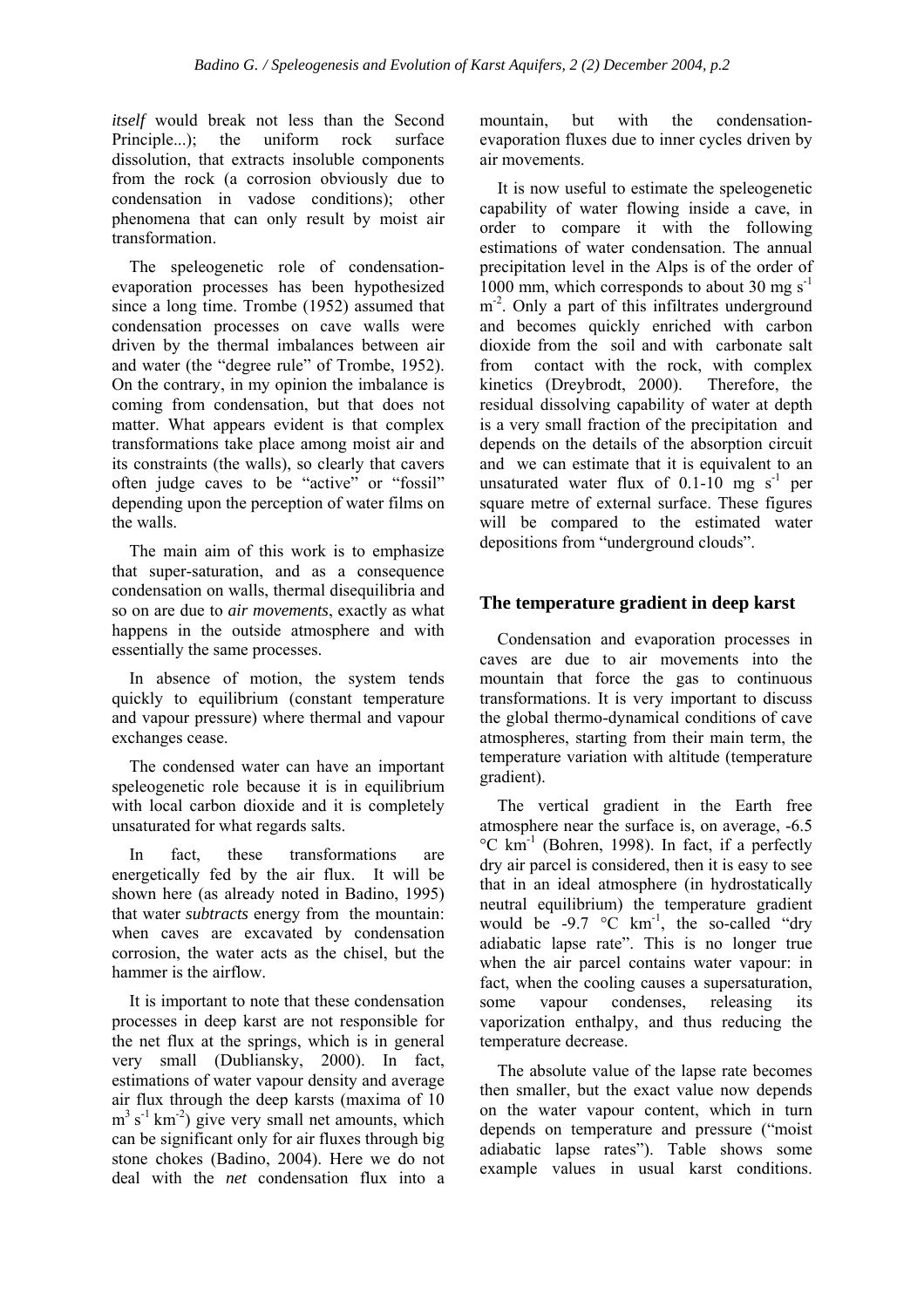| Altitude (m)                          | 100  | 1000 | 2000 | 3000 | 4000 |
|---------------------------------------|------|------|------|------|------|
| $T=0$ <sup><math>\circ</math></sup> C | 6.58 | 6.38 | 6.14 | 5.91 | 5.70 |
| $5^{\bullet}C$                        | 5.90 | 5.70 | 5.50 | 5.25 |      |
| $10^{\circ}C$                         | 5.32 | 5.11 | 4.89 | 4.68 |      |
| $15^{\circ}C$                         | 4.80 | 4.60 | 4.40 | 4.20 |      |
| $20^{\circ}C$                         | 4.35 | 4.17 | 3.98 | 3.80 |      |
| $25^{\circ}C$                         | 3.95 | 3.80 | 3.65 |      |      |
| $30^{\circ}C$                         | 3.63 | 3.49 | 3.35 |      |      |

| TABLE:                                                            |
|-------------------------------------------------------------------|
| Moist adiabatic lapse rate $(-C/km)$ vs. altitude and temperature |

It is then reasonable that the atmospheric average lapse rate be near the moist adiabatic one, because of the air humidity contents.

Surprisingly, the obvious conclusion that the same value can be found in caves, where relative humidity is usually 100%, is not true, and the underground lapse rate is significantly different; this comes from the fact that the cave temperature is mainly established by the water flowing into it, given that, as a rule, the total thermal capacity that enters underground is mainly in the *water* flux.



**Fig. 1.** Thermal and vapor exchanges of a descending water parcel underground: its adiabatic lapse rate is  $-2.34$  °C/km, in absolute value smaller that the typical caves lapse rates, which means that generally water flow subtracts energy from deep karst.

It is easy to show that the complete transformation of an initial gravitational potential energy into internal energy (adiabatic assumption) heats a water parcel of 2.34 °C per kilometre of fall ("water adiabatic lapse rate"). This would in fact be the asymptotic lapse rate in a cave dominated by water fluxes.

A large set of measurements has shown that the real situation is intermediate, the cave lapse rates lay between the water and moist air ones (Badino, 2000). In deep alpine caves the lapse rate stays between -2.8 and -4  $^{\circ}$ C km<sup>-1</sup>. Only in very special cases, for instance the quartzite shafts in the Tepuis of Venezuela, it is possible to measure lapse rates that are close to the moist adiabatic one.

The "water adiabatic lapse rate" is of paramount importance, because it is completely different from the moist air one. The geothermal energy flux cannot play any role in this temperature increase along the cave, because it is completely intercepted by the deep water drainage structures. It has already been emphasized (Badino, 1990) that this temperature excess above the adiabatic water transfer has a simple but huge implication: the water flows out from the deep karst *warmer* than in the adiabatic model, which means that it *subtracts* energy from the mountain (Fig. 1).

#### **Clouds from the ascent of air parcels**

The ascent of a saturated air particle is the main process able to create supersaturation conditions in the air parcels, leading to cloud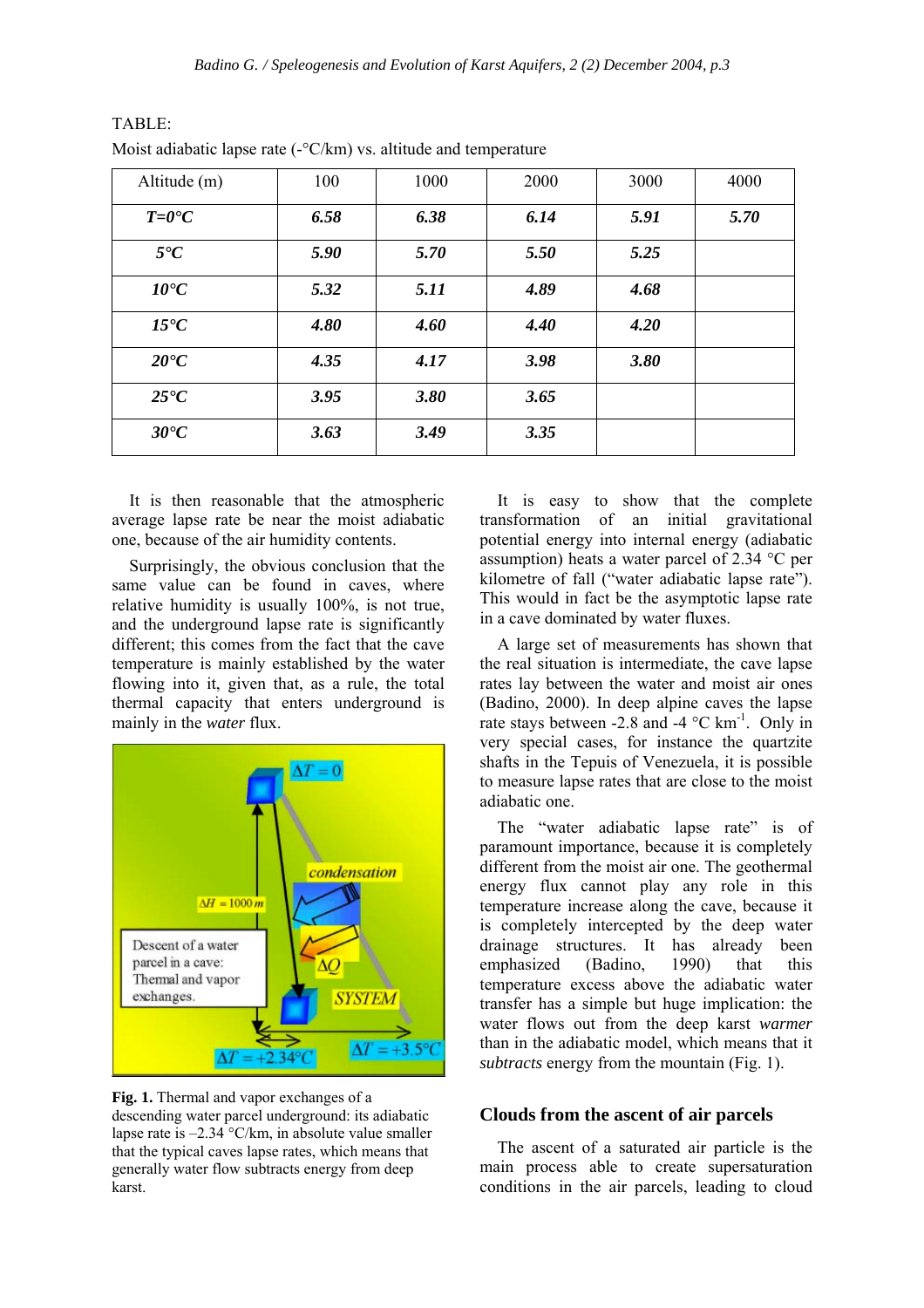formation in the free atmosphere and, for example, to higher precipitation for mountains that are able to force air flows upwards.

The rise of saturated air particles plays a similar role underground: the rising air parcels tend to condense on the walls, while the descending particles tend to evaporate. It is possible to discuss these processes in more detail.

The deep karst temperature gradient is intermediate between the water and moist air adiabatic lapse rates. This implies that each one of the two fluids in the vertical transfers into the mountain undergoes transformations that are not adiabatic. There is a continuous thermal exchange between the two and the transformation can be considered "with constant temperature gradient" (Badino, 1995). A detailed analysis of this transformation, which can be reduced to a particular politropic, is beyond the scope of this paper, but one example can be given.

Consider for instance the ascent of an air parcel (one cubic meter) with vapour at the equilibrium point and take as an example a rise of 1 km in a cave at 10 °C with an internal lapse rate of  $-3.5$  °C km<sup>-1</sup>. From the energetic point of view, the transformation can be split into two steps: an adiabatic ascent to the final altitude and an isobaric transformation to the local conditions (Fig. 2).

The adiabatic ascent is "moist adiabatic", giving a total cooling of  $-5^{\circ}$ C and condenses roughly 5 g of water vapour. The subsequent heating to the local conditions requires an enthalpy increase to heat the air parcel of 1.5 °C and to also vaporize of 1.5 g of water. This shows that in the whole process two processes took place:

1) The air parcel absorbed thermal energy from the internal surroundings.

2) It released 3.5 g of water per cubic metre.

In the real case the energy and water exchanges are distributed along the path (see more details below). Generally, the ascent of an air parcel takes place during the cold season, but we should note that this mechanism also works in the case of an ascending branch of a globally descending flux. This means that the underground "rainy season" is in general winter, but locally it can be summer...

The descending air parcel obviously tends to evaporate water and to dry the cave (Fig. 3), probably with a tendency to create thermal imbalance in the region already dried. For instance, if there is not much water to evaporate on the conduit ceiling, the flowing air parcel tends to warm more and to stay "trapped" in the upper parts of galleries: thermal sedimentation can then occur along the flow.



**Fig. 2.** Thermal and vapour exchanges of an ascending air parcel underground: as it happens in the free atmosphere, air ascent creates supersaturation and cloud formation.



**Fig. 3.** Thermal and vapour exchanges of a descending air parcel underground: the moist air adiabatic lapse rates are larger than that of water and those of caves; the air transfers are then able to create thermal disequilibria.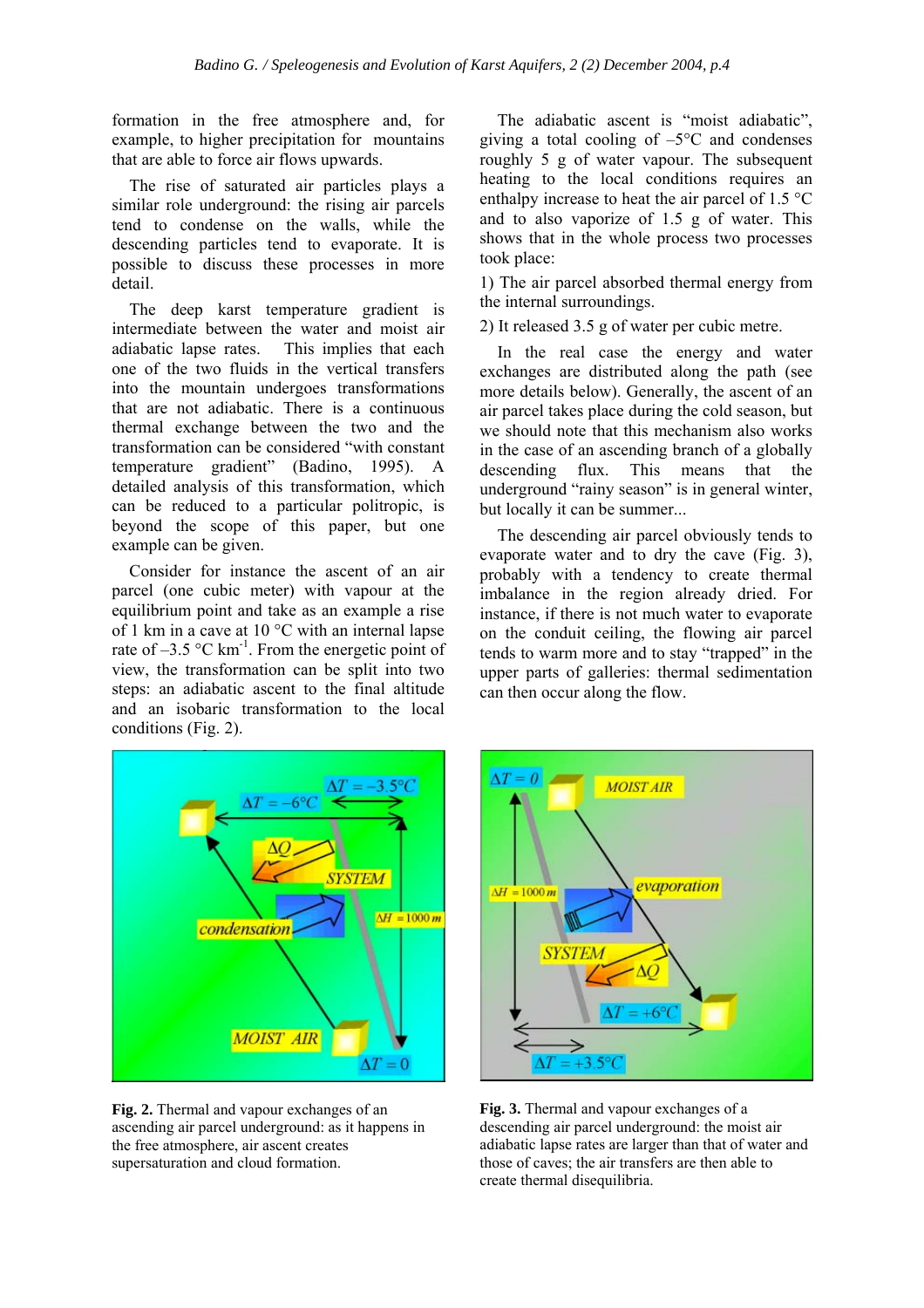It is quite easy to estimate the total water release: e.g. in alpine karst it is quite usual to have a flow of  $10 \text{ m}^3 \text{ s}^{-1}$  along the main stream on vertical transfers of about 1 km. This flow is able to release scores of grams on the walls. Assuming active surfaces of some  $10^4$  m<sup>2</sup>, we have water deposition of the order of 1 mg  $m^{-2} s^{-1}$ .

We shall see below that these deposits are in fact concentrated where the conduits are smaller.

#### **Underground banner clouds**

Banner clouds are those clouds that sometimes appear leeward of large peaks. Their phenomenology is not completely understood, but they appear to be the result of a sudden (i.e. adiabatic) air expansion that locally cools the gas below the dew point (Friedlander, 2000).

Let us now consider the airflow in a cave system. The flux through a mountain, as a whole, can be considered a Joule-Thomson expansion (note that it is locally called "expansion" either for ascent or descent of air parcels) because in fact the air particle is "throttled" through the cave. The general transformation is then isenthalpic, as the flow through a single narrow passage.

A much more accurate discussion would be necessary because we should discuss constant, periodic or transient flows, the role of rock surfaces and so on, but approximately we can say that downstream the air parcel undergoes a sudden expansion that locally (in time and space) can be considered adiabatic and therefore resulting in a temperature drop.

The pressure drop, roughly proportional to the square of velocity in the "throttle", becomes quite small as the temperature decreases. We can use, for comparison, the vertical pressure drops and the corresponding temperature drops for ascending air parcels (moist adiabatic).

For example, a velocity of 5 m  $s^{-1}$ corresponds to a pressure decrease of about 10 Pa, equivalent to an ascent of one metre with a moist adiabatic transformation and then to a temperature drop of 5 mK. The supersaturation level would then be about 0.05% of the relative humidity, which is not directly measurable but is enough to create condensation on the walls; the estimation is then 5 mg per flowing cubic metre, concentrated near the narrow passage.

As in the case of external banner clouds, the super-saturation disappears downstream, reevaporating the aerosol that can anyway be effective in local rock dissolution just near the throttle.

#### **Mixing clouds**

The mixing clouds in caves are so common that they are almost not perceived: the clouds that cavers create with breath or moist clothing are typical mixing clouds. In literature (Bohren, 1998), it is possible to find discussions about the mixing clouds formation mechanism and its common misinterpretation, that is believing they form "because the warm breath is cooled..." and so on: "Heating and cooling *per se* are irrelevant... mixing clouds are formed by mixing of different air parcels... because of the shape of the saturation vapour pressure curve two parcels can mix to form a supersaturated parcel<sup>"</sup> (Bohren, 1998). More recently their role in caves atmosphere was considered (Lismonde, 2002).

This is in fact a mechanism connected with the non-linearity of the Clapeyron curve (Fig. 4), and essentially the same as the so-called "Bögli's mixing corrosion".

# **Clapeyron equation and mixing clouds**



**Fig. 4.** The Clapeyron curve and the result of mixing of two air parcels: the mixed air parcel is always supersaturated due to the curve concavity.

Temperature drops in caves are quite common due to different "histories" of water and air columns flowing along different branches, often characterized by different temperature gradients along the flow but mainly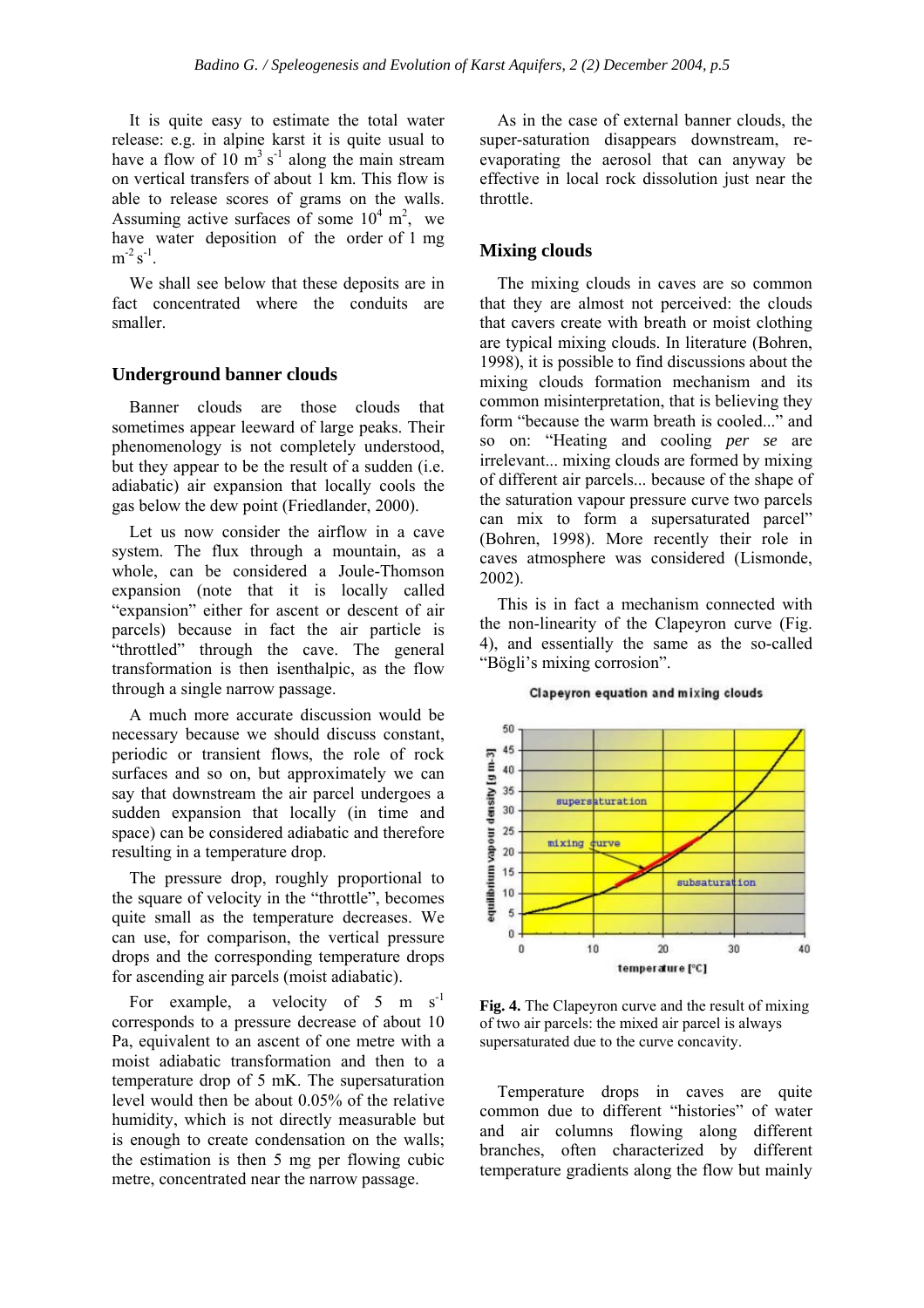by different temperature at the entrance (Badino, 1995).

Temperature drops of 1°C, or more among different branches are common in alpine karst, especially in presence of very steep external topographies. Calling T and T+∆T the absolute temperature of the two saturated air parcels, with equal mass,  $\rho_v$  the equilibrium vapour density (absolute humidity) at T, it is quite easy to calculate the supersaturation by Clapeyron equation. It is possible to show (Appendix A) that the equation giving the relative quantity of vapour in excess as compared to its equilibrium value, as function of their temperature difference, it is given by

$$
\frac{\Delta \rho}{\rho_v(T)} \approx 1.4 \times 10^{-4} \Delta T^2 \tag{1}
$$

It is easy to see that these super-saturations are low and not directly measurable, some 0.01- 0.1% of relative humidity, which nevertheless correspond to a total release of some milligrams per cubic metre of air coming at the mixing point. The conduit confluences are then preferred regions for water deposition on the walls.



**Fig. 5.** Relative quantity of vapour that condenses after the mixing of two air parcels of equal mass, as function of their temperature difference.

#### **Fragmentation clouds**

Up to now three internal phenomena have been described, the microscopic side of wellknown macroscopic events, that correspond to large-scale external effects.

Fragmentation clouds are quite different. The processes that generate clouds from fragmentation of cascades obviously do exist outside, but their role in the open atmosphere is quite negligible. In the case of closed or semiclosed water draining systems, like caves or canyons, this is no longer true.

The main point is that the Clapeyron law describes the equilibrium pressure above a flat water surface. If the surface has a radius of curvature comparable with the intra-molecular interaction lengths, significant corrections have to be done. In practice, a molecule on the surface of a small droplet is less bent to the liquid than in a flat surface and its tendency to evaporate is stronger. The equilibrium pressure is then higher (Fletcher, 1969; Rogers, 1989).

The equation connecting the  $e_s$  (equilibrium pressure) on a flat surface and the esr on a droplet is given by the Kelvin equation.

Fig. 6 shows the supersaturation level on a flat surface having a moist air in equilibrium with droplets of radius r.



**Fig. 6.** Supersaturation above droplets of radius r in comparison with a flat water surface.

Incidentally we then note that the very common presence of a stable aerosol (or haze) in a cave atmosphere is a *direct evidence of a supersaturation* of moist air.

Let us try to estimate the typical supersaturation levels, drawing a distinction among the droplets created by free fall and those created by impact.

A droplet falling in the air moves at a constant velocity, established by the equilibrium between viscous and gravitational forces. If the droplet is sufficiently small it moves in a laminar regime, but if its radius is larger than a critical value of 0.5 mm, the Reynolds number associated with its motion becomes higher than 2000 and the regime becomes turbulent. The dissipated power increases and lee eddies appear, transmitting oscillations to the droplet. In practice, a large drop tends to become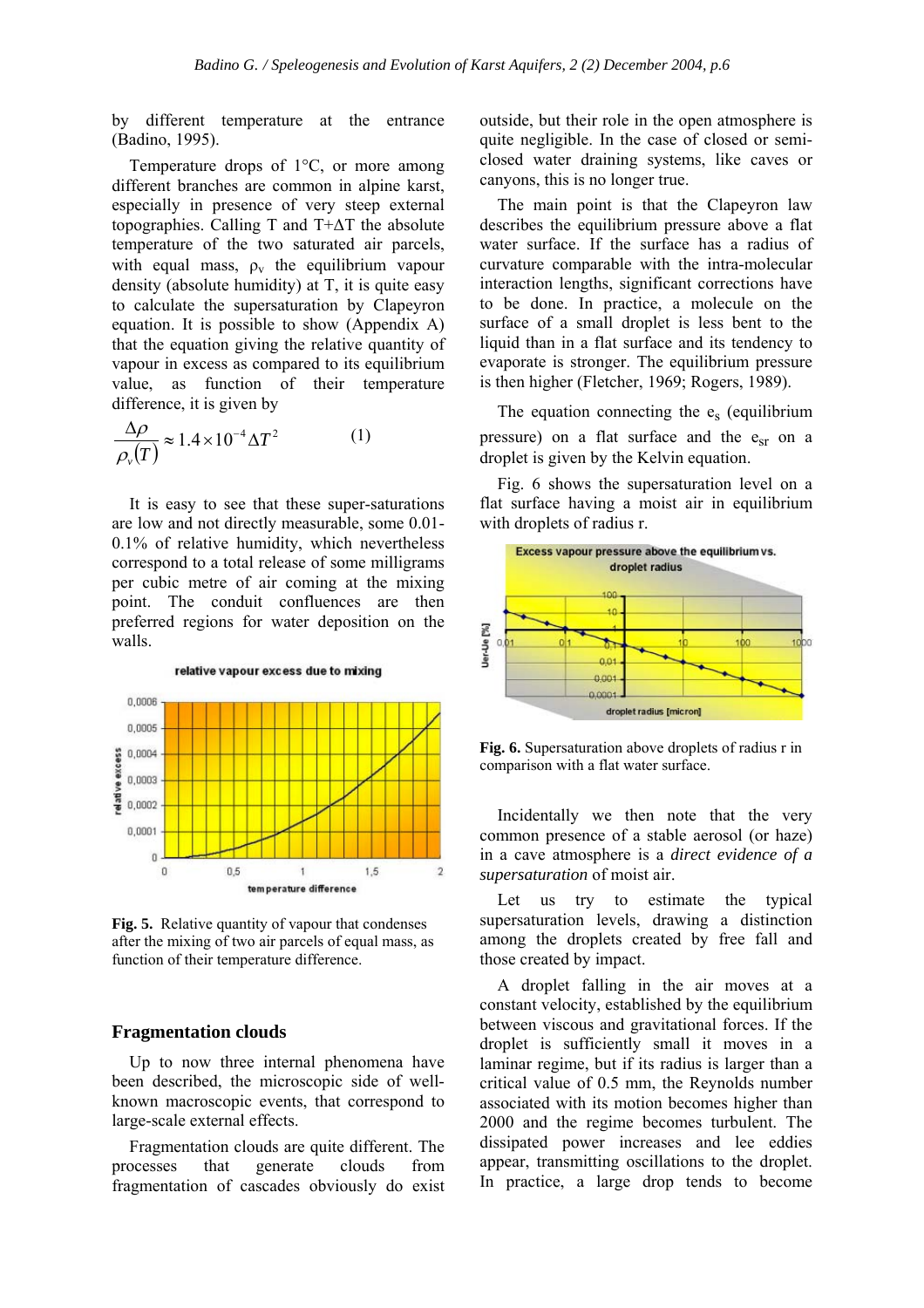unstable and to subdivide into droplets of size smaller than the critical one. It would be very important to perform measures, but in the meanwhile we can assume that the fragmentation during fall creates droplets, mainly with a quite large size (hundreds of micron) and then with small associated supersaturation.

The final fragmentation on rock or water is more efficient for splitting droplets because deceleration is higher than in the case of falling droplets; if we assume that the final kinetic energy is mostly spent in creating droplet surfaces, we obtain a typical size of  $10 \mu m$ .

Fragmentation is then able to mechanically create a cloud, which has to be in equilibrium with the surrounding air. The surrounding rock surfaces are then washed not only by the falling drops and aerosol, but also by the condensation of supersaturated air, due to fragmentation and to vertical eddies moved by the waterfalls.

It is easy to see that also in this case the mechanism produces supersaturation of some 0.01%, against an excess water content of milligrams per cubic metre, that are going to be released on the walls when the air parcel eventually flows on it.

The Kelvin equation is useful also for a negative radius of curvature, that is for a concave surface. In this case the surface needs a smaller vapour pressure to reach equilibrium and then it becomes a preferred condensing point for surrounding air in equilibrium with a flat surface. This means that small fissures tend to fill with aggressive condensed water.

#### **Condensation nuclei**

It is well-known that super-saturated air particles can only condense in presence of "condensation nuclei", that is, air impurities. Theoretically, condensation cannot begin in absence of nuclei because it would start with very small droplets immediately evaporating due to the high supersaturation level required for their stability. It is possible to show that condensation also occurs in absence of nuclei (homogeneous nucleation), because some molecular clusters are always present in air (Friedlander, 2000); in this case, however, really high supersaturation values are required, probably impossible to be attained underground.

This explains why the cave atmospheres are so pure: the supersaturated water vapour (ascents, eddies, mixing, expansions...) is able to capture and precipitate dust from the air to the floor, thus removing particles. Once the purification process is completed, condensation on nuclei in the air flow becomes impossible and significant supersaturation can occur. Because rock surfaces are excellent condensation "nuclei", a locally supersaturated air parcel will condense (performing a "supersaturation reset") as soon as it comes in contact with rocks.

It is easy to understand that the points where supersaturation is more efficiently reduced are those where the conduit sizes are smaller, either for the favourable surface-volume ratio or the stronger mixing due to the air flow acceleration. The smallest cave parts along the air column flow are then preferred points for condensation. In these points the supersaturations formed in large regions upstream are integrated, and this fact has obvious consequences on speleogenesis: the conduit sizes along the airflow tend to be constant, aside from the calcium carbonate saturation of local water flows.

#### **Conclusions**

This discussion has outlined general processes, without trying to discuss details that would turn this short note into a book. This paper is a small part of a larger work on general underground climate physics currently being prepared following the introduction given in Badino (1995).

Nevertheless many points are here too poorly discussed. The most important is probably the energy balance and kinetics of supersaturation formation, that leads to thermal imbalances between the aerosols and the air. Other important points have been ignored, like the kinetics of droplet evaporation and formation, thermal sedimentation in air, the presence of dissolved salt in fragmented water, the dynamics of air flow on walls and the dynamic of aerosol size-spectra.

These problems have already been partly analyzed, but unfortunately present extreme calculation complexities and progress has been inhibited by a complete lack of measurements. This brief, semi-qualitative paper has been written in order to suggest further observations. promote discussion and additional theoretical studies.